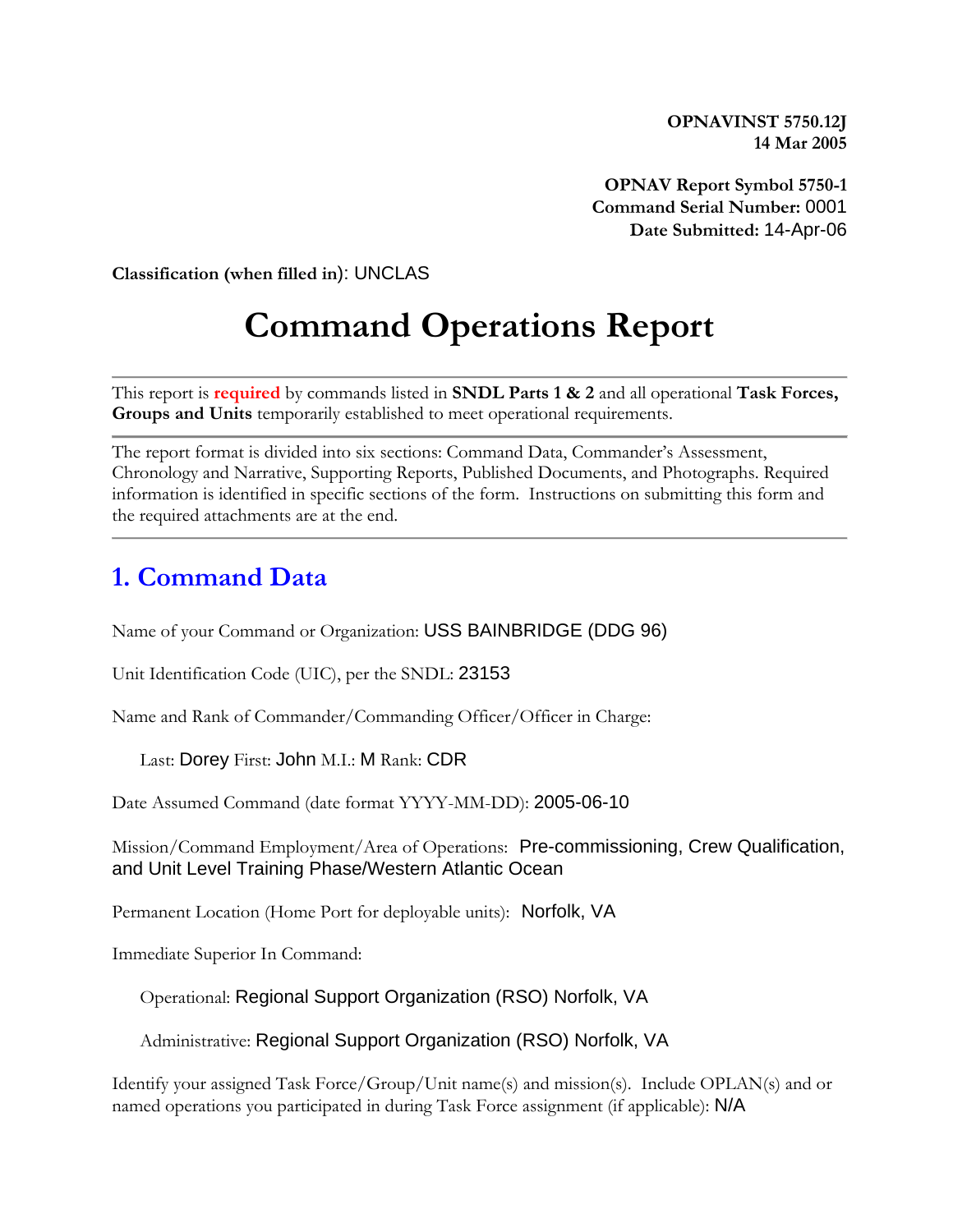Name(s) of Forces, Commands, Ships, Squadrons or Units assigned or under your operational control (if applicable): N/A

Type and number of Aircraft Assigned and Tail Codes, if applicable: N/A

Commands, Detachments or Units deployed on board or stationed aboard as tenant activities (as applicable): N/A

Number of Personnel Assigned:

Officers: 27 Enlisted: 260 Civilian: N/A

Command Point of Contact (required entry, complete in full):

Name (Rank, First Name, Middle Initial, Last Name): LCDR Job Title/Office Code: Operations Officer E-mail (both classified and unclassified, if available):

Phone number(s)

Command Mailing Address: Commanding Officer, USS BAINBRIDGE (DDG 96), FPO AE 09565-1303

### **2. Commander's Assessment**

The Commander's Assessment briefly tells the story of the command's role in national defense and should highlight any general and specific lessons-learned. It should contain the commander's commentary, insights and reflections on the unit's activities. Attention should be directed to significant issues impacting training, operations and mission accomplishment during the reporting period. Descriptions of circumstances and sequence of events leading to major command decisions and results of those decisions are particularly desired. Also desired are accounts of specific contributions of individuals in the command to mission accomplishment. For units engaged in or directly supporting combat, significant wartime or peacetime operations (named operations, noncombat evacuation operations, disaster relief or other humanitarian operations, etc.) or major exercises, particular attention should be given to the commander's estimate of the situation, records of discussions and decisions, descriptions of circumstances and sequence of events leading to operational decisions and results of those decisions. For a unit returning from deployment or participating in a single operation this can normally be a single assessment. For higher-echelon commands or units engaging in multiple operations, a separate assessment for each operation in addition to an overall assessment may be appropriate.

 The year 2005 has been one of monumental firsts in the life of USS BAINBRIDGE (DDG 96), highlighted by the ship's commissioning into the fleet on 12 November 2005.

 The ship's commissioning was the culmination of four years of construction, outfitting, and testing that produced a state-of-the-art AEGIS Flight IIA destroyer. Yet to truly "bring to life" this incredibly capable warship took many thousands of hours of individual and team crew training that began in early 2004. This training paid dividends during the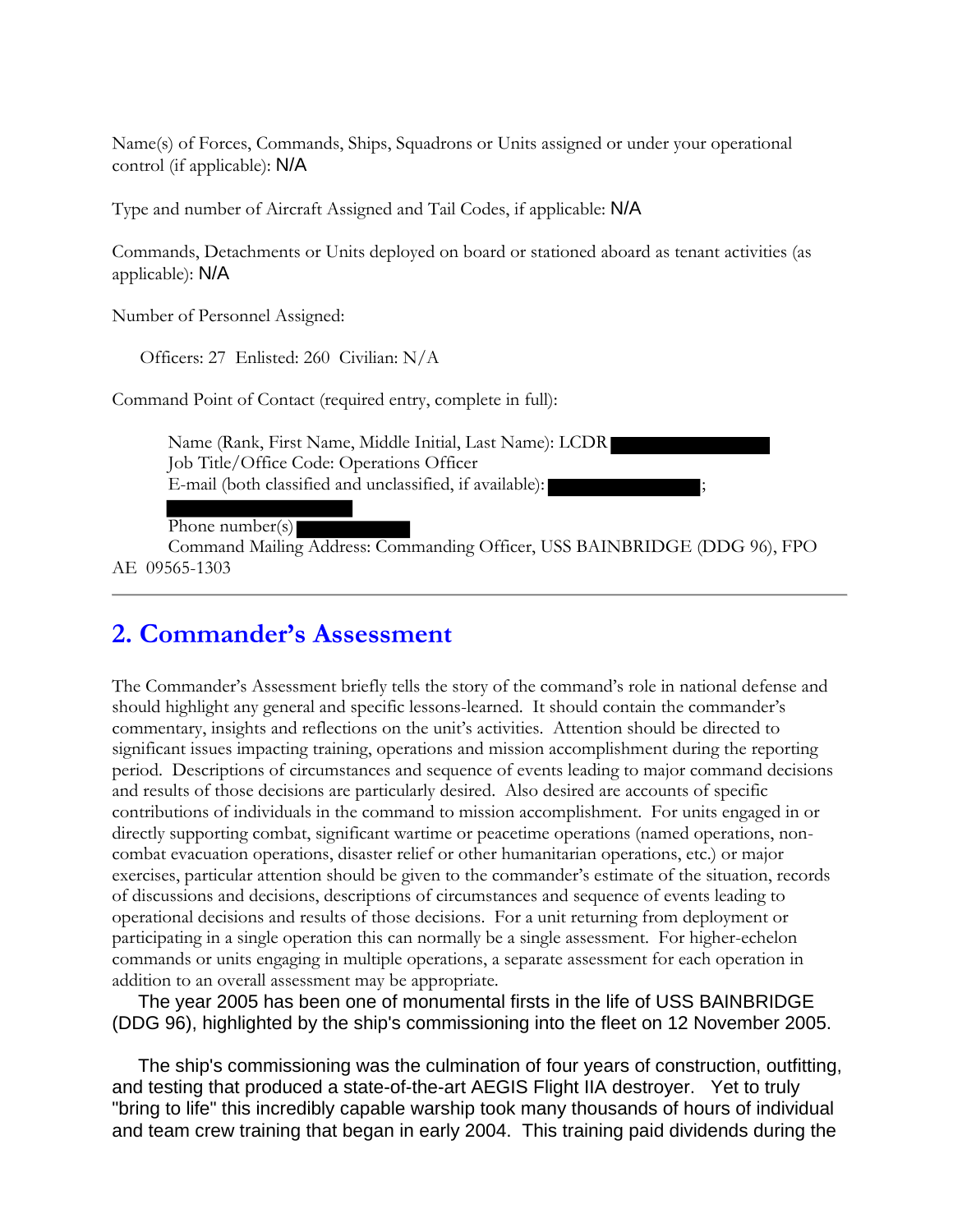crew's first major test during Builder's Trials (Combined A/B/C "Super Trials") on 31 May - 04 June 2005. Following crew moveaboard on 05 August 05 the ship successfully completed two pivotal pre-sailaway inspections: Light-Off Assessement (LOA) and Crew Certification. Following these events, BAINBRIDGE was placed "in commission, without ceremony" status, allowing the ship to conduct initial sailaway from Bath, Maine, enroute to commissioning ceremony in Fort Lauderdale, FL.

 The success of BAINBRIDGE's commissioning week could not have been possible without the outstanding hospitality and patriotism shown to the BAINBRIDGE crew by the local Fort Lauderdale community and specifically by the Broward Navy Days organization.

 Following commissioning, the ship conducted its first helo operations with HSL-42 and HSL-44 on 15 November 2005 off the coast of Mayport, FL. On this same transit to the ship's homeport of Norfolk, Virginia, BAINBRIDGE conducted it's first underway replenishment with USNS LARAMIE in the Virginia Capes Operating Area (VCOA) on 17 November 2005.

 As stated in our command vision and philosophy, "Our nation is at war. Our job is to get this national asset, ship and crew, into the fight as soon as possible." In 2005, the highly dedicated men and women of this crew went a long way towards that goal, frequently putting in long hours, and making the most of our skills and talents to bring BAINBRIDGE to a state of operational readiness. We now look forward with great enthusiasm to finishing that job in 2006 as the ship completes it's Unit Level Training cycle and pre-deployment training exercises in preparation for BAINBRIDGE's maiden deployment as part of Standing NATO Reaction Force Maritime Group Two (SNMG-2) in 2007.

### **3. Chronology and Narrative**

Chronology should include dates of movements; local operations and training; exercises and operations (define acronyms and purpose of exercise or operation); installation of new weapons systems or changes; major physical changes to facilities, ship or aircraft; Class A or B mishaps; port visits; unit awards received; reserve augmentation; and other significant operational or administrative events.

#### USS BAINBRIDGE (DDG 96) Chronology (16 September 2004 - 31 December 2005)

| Date           | Event                                                       |
|----------------|-------------------------------------------------------------|
| 16 Sep 04      | <b>AEGIS Light Off</b>                                      |
| 30 Oct 04      | <b>Float Off</b>                                            |
| 13 Nov 04      | Christening                                                 |
| 16 - 20 Mar 05 | Main Engine Light Off                                       |
| 04 - 15 Apr 05 | Combat Information Center (CIC) Team Trainer                |
| 11 - 29 Apr 05 | Land Based Engineering Site (LBES) Engineering Team Trainer |
| 11 - 29 Apr 05 | <b>AEGIS RCS Team Trainer</b>                               |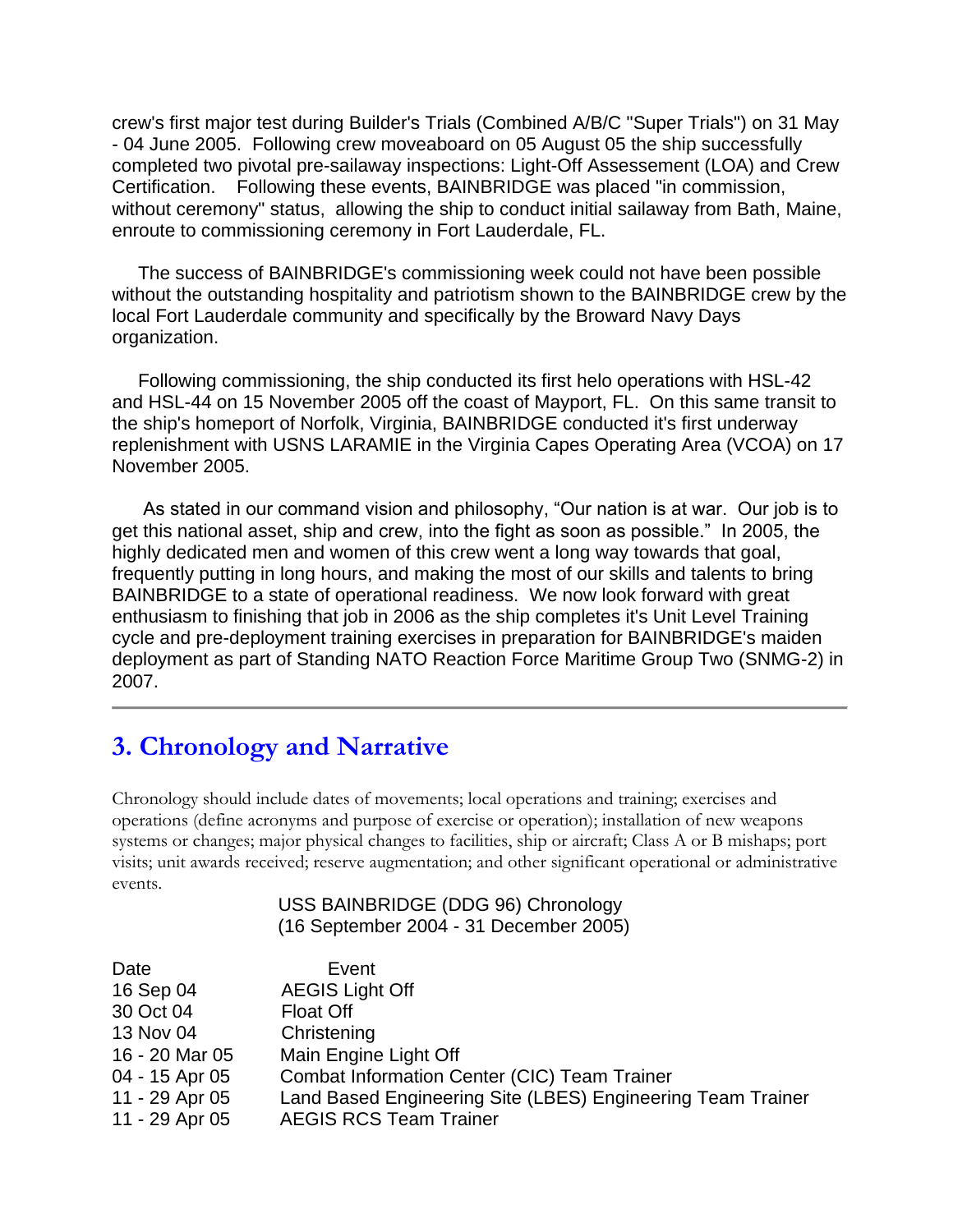|                                   | 31 May - 04 Jun 05 Sea Trials (Cominbed A/B/C "Super Trials")     |
|-----------------------------------|-------------------------------------------------------------------|
| 06 - 17 Jun 05                    | Single Ship ASW Team Trainer                                      |
| 10 Jun 05                         | <b>Ship Custody Turnover</b>                                      |
| 10 Jun - 04 Aug 05                | <b>Post Delivery Availability (IPDA)</b>                          |
| 13 Jun 05                         | <b>Helo Firefighting Team Trainer</b>                             |
| 20 - 25 Jun 05                    | MSI Shiphandling/Bridge Resource Management (BRM)                 |
| 21 Jun 05                         | Ship's Signal Exploitation Space (SSES) Accreditation             |
| 11 - 15 Jul 05                    | Advanced Firefighting Team Trainer / Wet Team Trainer             |
| 05 Aug 05                         | <b>Crew Move Aboard</b>                                           |
| 29 - 31 Aug 05                    | <b>Crew Certification I</b>                                       |
| 12 Sep 05                         | <b>Aviation Certification (AVCERT)</b>                            |
| 20 - 22 Sep 05                    | Light-Off Assessment (LOA)                                        |
| 23 Sep 05                         | <b>Crew Certification II</b>                                      |
| 08 Oct 05                         | Sail Away from Bath, ME                                           |
| 11 - 13 Oct 05                    | Port Visit: Newport, RI                                           |
| 21 - 31 Oct 05                    | <b>Inport Norfolk</b>                                             |
| 12 Nov 05                         | Commissioning Ceremony - Ft. Lauderdale, FL                       |
| 07 - 13 Nov 05                    | Inport Ft. Lauderdale, FL                                         |
| 14 - 17 Nov 05                    | Underway enroute Norfolk                                          |
| 14 - 17 Nov 05                    | Mock Command Assessment of Readiness and Training (CART)          |
| 14 - 17 Nov 05                    | HM/E Events: Full Power / CW / OW / Elect.                        |
| 14 - 17 Nov 05                    | CSTT / ETT / DCTT / MTT / STT / ITT Drills                        |
| 15 Nov 05                         | Deck Landing Qualifications (HSL 42/44): Jacksonville OPAREA      |
| 17 Nov 05                         | Underway Replentishment (UNREP) VCOA (Day/Night)                  |
| 18 - 28 Nov 05                    | <b>Inport Norfolk</b>                                             |
| 18 - 23 Nov 05                    | Aegis Weapon System 7.1.1.1 QA Load Install                       |
|                                   | 29 Nov - 01 Dec 05 Engineering Initial Assessment (IA)            |
| 02 - 12 Dec 05                    | <b>Inport Norfolk</b>                                             |
| 05 Dec 05                         | <b>CART Scenario Review w/ Afloat Training Group</b>              |
| 05 - 07 Dec 05                    | Multi-ship Inport Training Events (MITE): Link / Comms / GCCS-M   |
| 05 - 09 Dec 05                    | Engineering (MOBE) Tailored Ship's Training Availability (TSTA-1) |
| 05 - 09 Dec 05                    | <b>Electronic Warfare TSTA-1</b>                                  |
| 05 - 09 Dec 05                    | <b>Anti-Submarine Warfare TSTA-1</b>                              |
| 05 - 09 Dec 05                    | <b>Cruise Missile Tactical Qualification-1</b>                    |
| 06 Dec 05                         | PEO IWS Final CSSQT Certification - Washington, DC                |
| 12 - 16 Dec 05                    | Cryptology: NCAT Trainer (NSGA)                                   |
| 13 Dec 05                         | <b>Underway enroute Yorktown Naval Weapons Station</b>            |
| 13 - 14 Dec 05                    | Ammo Onload - Yorktown Naval Weapons Station                      |
| 15 Dec 05                         | Underway enroute Norfolk                                          |
| 16 Dec - 31 Dec 05 Inport Norfolk |                                                                   |
| 17 - 31 Dec 05                    | Holiday leave & Upkeep period                                     |

The short narrative should amplify chronology entries (such as objectives and results of exercises/ operations; commander's evaluation of exercises/operations, etc). Entries may refer to an enclosure of this report without additional description if the enclosure sufficiently reports the incident/event. For all other entries, give the date or period in YYYY-MM-DD format and provide a brief narrative. All significant events during the reporting period are to be included.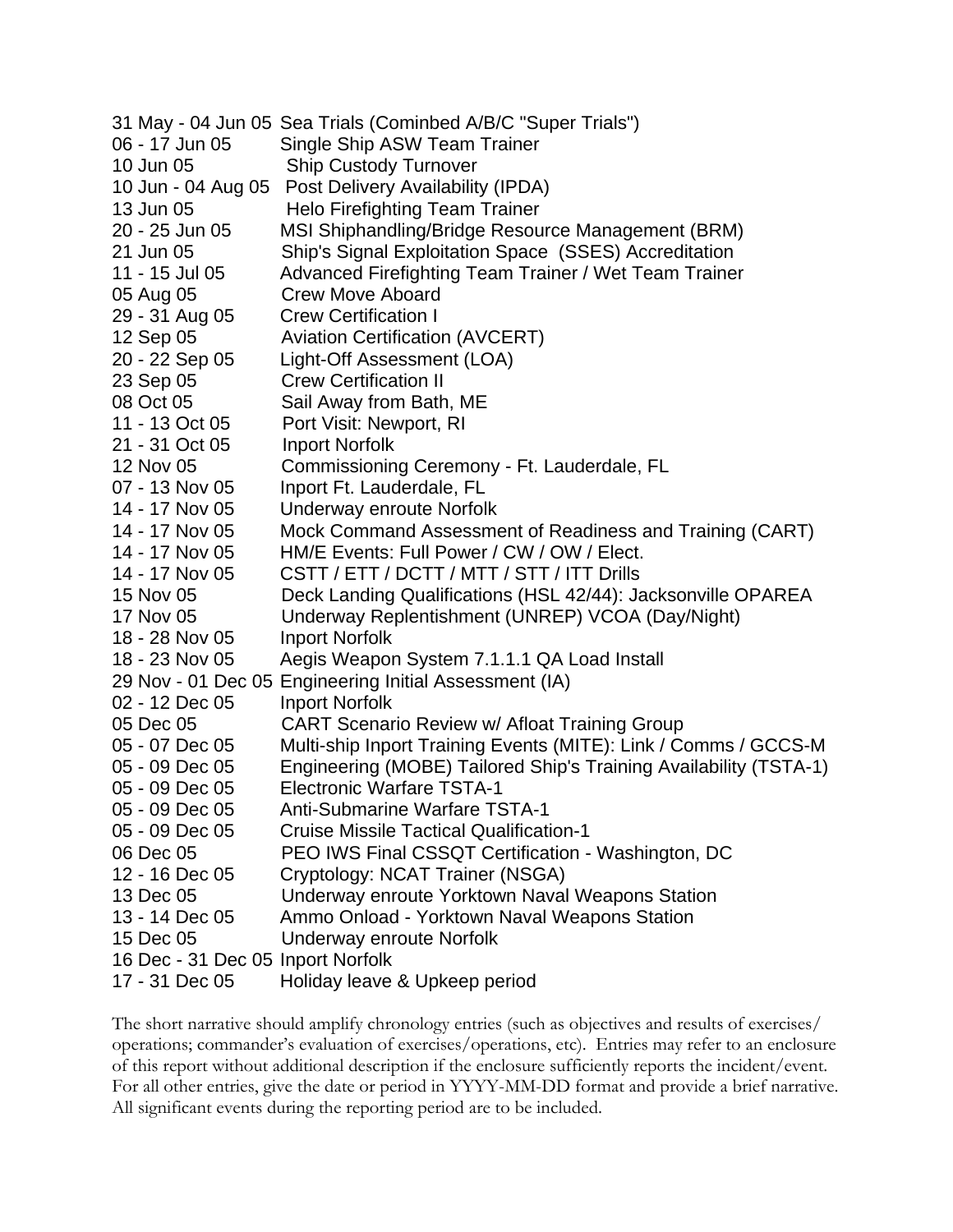#### USS BAINBRIDGE 16 September 2004 – 31 December 2005

 While this report details calendar year 2005, it is worth noting that several pivotal events in the pre-commissioning history of BAINBRIDGE occurred in 2004. The AEGIS Combat Systems came to life during AEGIS "Light-off" on 2004-09-16, marking the awakening of the combat system "brains" of the ship. On 2004-10-30, BAINBRIDGE was "floated off" from the drydock at Bath Iron Works into the Kennebec River for final construction and fitting out. A pivotal event in the ship occurred on 2004-11-13 as BAINBRIDGE was christened by the ship's sponsor, Mrs. Susan Bainbridge-Hay, the great-great-great-granddaughter of the ship's namesake, Commodore William Bainbridge.

 The week of 2005-03-16 saw a major engineering event for BAINBRIDGE during Main Engine Light-off. April 2005 was a month of significant and intensive team training for the ship's commissioning crew. Approximately sixty Combat Information Center watchstanders flew in from different parts of the country to Wallops Island, Virginia, to work together for the first time at the CIC Team Trainer, 2005-04-04. Here all facets of the ship's multi-warfare capability were covered and reinforced in intense CIC training periods. Likewise, BAINBRIDGE's engineers met in Philadelphia, PA, for Land Based Enginering System (LBES) Team Training, on 2005-04-11. At the same time, the ship's communications team came together in St Inigoes, MD, for two weeks of operator and technician training on the ship's communication suite.

From 2005-05-31 to 2005-06-04, BAINBRIDGE took to the sea for the very first time during the ship's combined Alpha/Bravo/Charlie "Super Trials". Over 400 BAINBRIDGE crew members, BIW shipyard workers, and various techical representative took the ship to sea testing to the limit all of the ship's installed engineering, combat systems, and habiltibility systems. A major part of the "Super Trials" was the crews flawless execution of SM-2, 5" gun, and SRBOC chaff live-fire events.

Sonar Techs and Operations Specialists attended Single Ship ASW Team Trainer on 2005-06-17; while on 2005-06-10, custody of the ship was officially turned over from the shipyard to the Navy. The Helo Firefighting Team conducted a team trainer on 2005- 06-13. Also, BAINBRIDGE's wardroom and bridge team attended MSI Shiphandling training on 2005-06-20 in Newport, RI. Additionally, the ship's cryptologic space (SSES), received accreditation on 2005-06-21.

July 2005 saw more team training for the crew, including the Advanced Firefighting Team Trainer and Wet Team Trainer in Newport, RI, on 2005-07-11.

Following completion of a post-custody transfer work package by Bath Iron Works (BIW), BAINBRIDGE's crew moved aboard ship on 2005-08-05, marking a major step in the transformation from a "new construction" to a naval warship.

September 2005 continued with more training and certifications. Crew Certification I was conducted by BAINBRIDGE's ISIC Regional Support Organization Norfolk, VA, on 2005-08-29/31. AVCERT (Aviation Certification) was achieved on 2005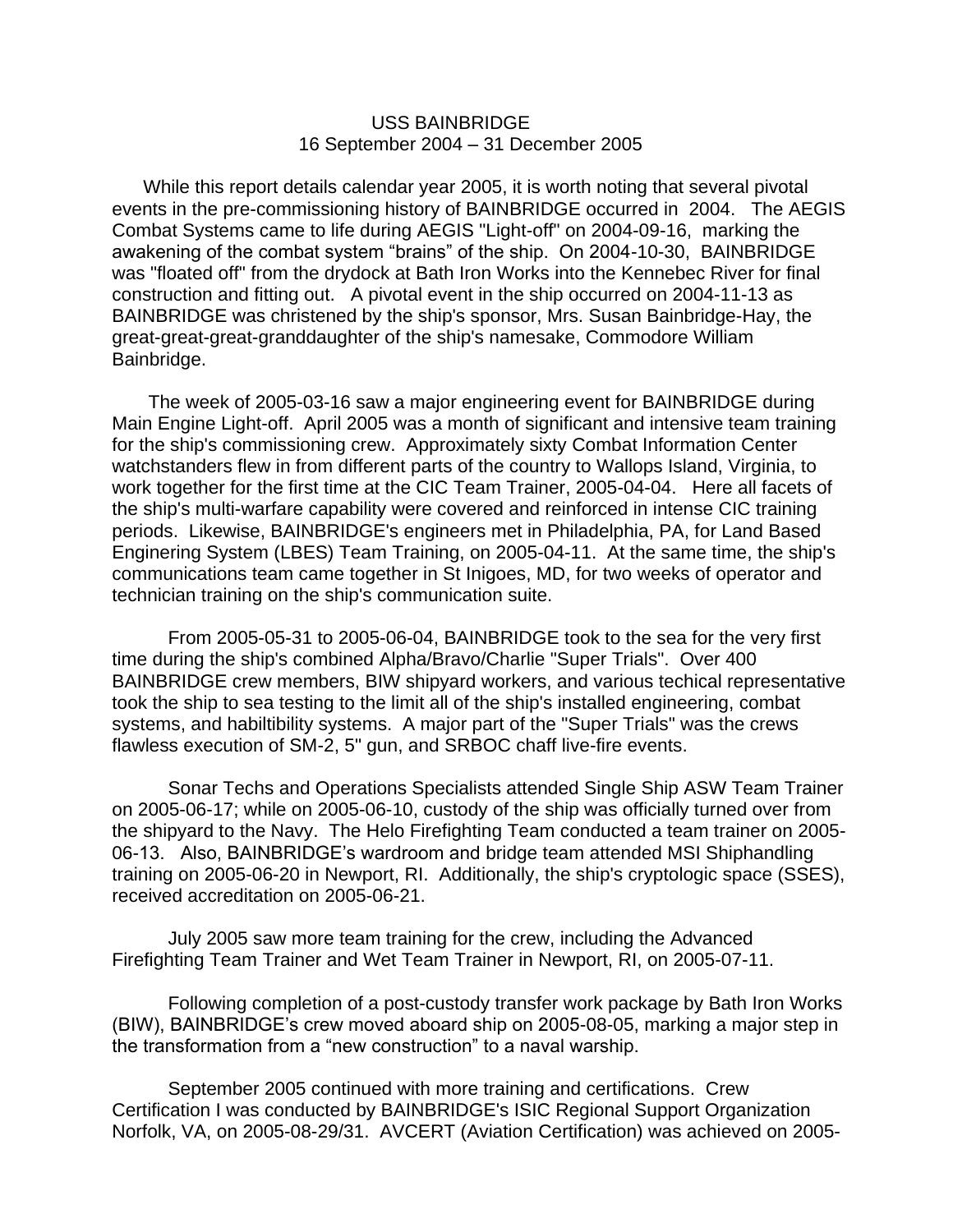09-12 12. Light Off Assessment (LOA) was successfully completed 2005-09-20/22. Crew Certification II was completed on 2005-09-23.

BAINBRIDGE sailed away from Bath Iron Works (BIW) on 2005-10-08. Several days of initial shakedown were followed by a port visit to Newport, RI. A few more days underway brought the ship to its homeport of Norfolk, VA for the first time.

 On 2005-11-12, USS BAINBRIDGE was commissioned into active service in the United States Navy, culminating a week of events hosted by the gracious and patriotic residents of Ft. Lauderdale, FL. The principal speaker was the Honorable E. Clay Shaw, Congressman from the 22nd District, State of Florida. Other speakers included: Dr. Delores Etter, Assistant Secretary of the Navy for Research, Development and Acquisition; Mr. John "Dugan" Shipway, President of Bath Iron Works; RADM(Sel) Nevin Carr, USN, Deputy for Combat Systems/ Weapons, Surface Warfare Division, Office of CNO; RADM Michael P. Nowakowski, USN, Commander, Naval Surface Force, United States Atlantic Fleet; RADM Charles S. Hamilton II, USN, Program Executive Officer, Ships; and Mrs. Allison Stiller, Deputy Assistant Secretary of the Navy for Research, Development and Acquisition. The commissioning ceremony culminated with BAINBRIDGE's sponsor, Mrs. Susan Bainbridge-Hay, ordering the commissioining crew to, "Bring this ship to life.".

 During BAINBRIDGE's return transit to Norfolk, 2005-11-14, the ship conducted a mock CART II as well as numerous training team drills. Additionally, BAINBRIDGE conducted her first deck landing quals (DLQs) on November 15, and her first UNREP on November 17.

 Inport Norfolk, 2005-11-18, BAINBRIDGE received the AEGIS weapon system 7.1.1.1 QA load install. Distance Support training was conducted 2005-11-21/23 by NSWCCD Philadelphia. BAINBRIDGE next successfully completed her engineering Initial Assessment (IA) while underway in the Vacapes Oparea, 2005-11-29 to 2005-12- 01.

 The week of 2005-12-05 was a busy one, with BAINBRIDGE completing the following Afloat Training Group (ATG) supported events: MOBE-1, EW-1, ASW-1, and CMTQ-1.

 BAINBRIDGE's final underway for 2005 was 2005-12-13/14 for ammo onload at Yorktown Naval Weapons Station. On 2005-12-15, BAINBRIDGE transited back to Naval Station, Norfolk to begin holiday leave and upkeep.

## **4. Supporting Reports**

Supporting Reports are those reports required by other instructions that provide significant data about the command during the calendar year. These reports may be submitted "as is," eliminating the need to duplicate information for this report that is already contained in reports prepared in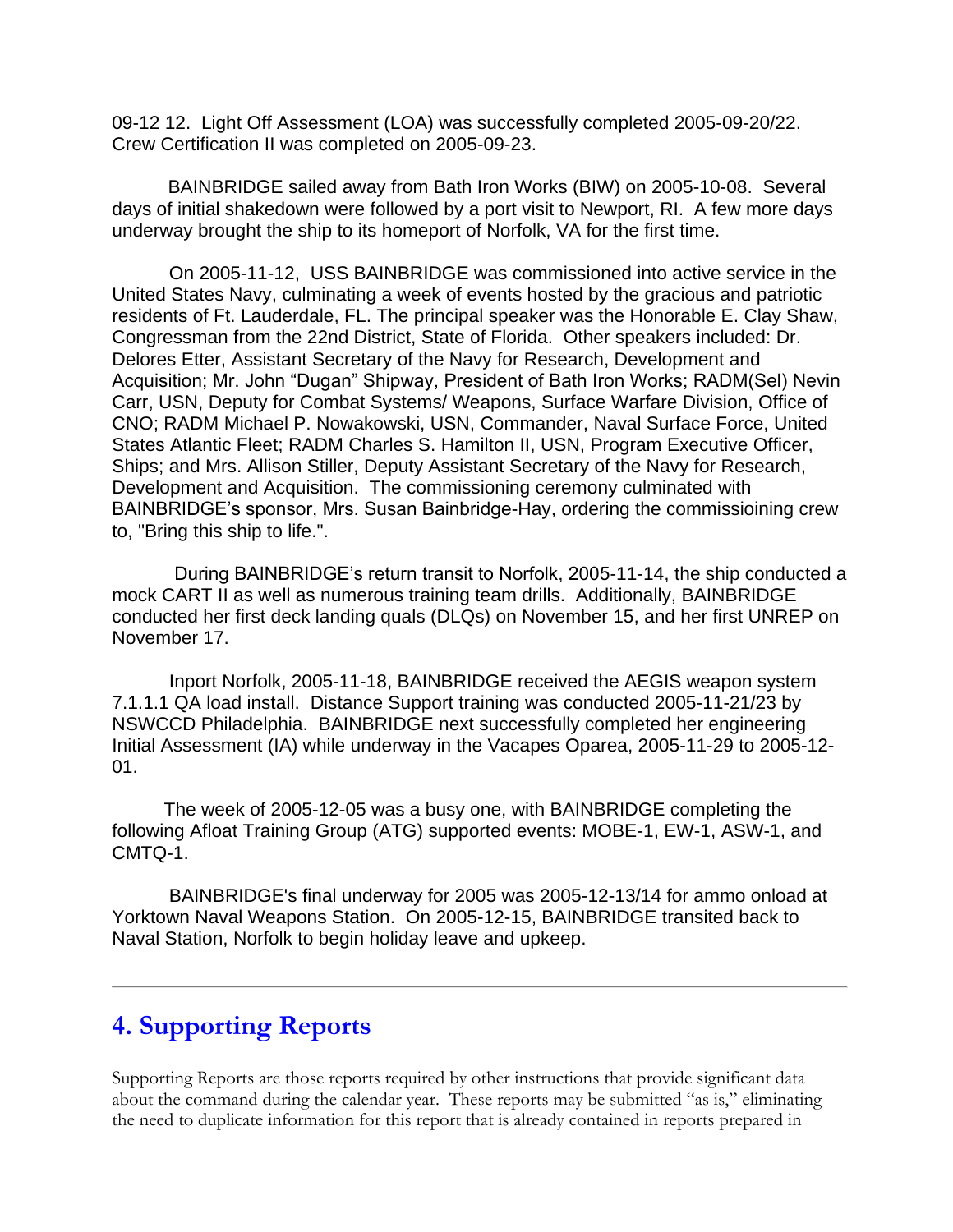response to other instructions and requirements. Examples include battle efficiency, safety and other award submissions, major staff or command studies, and end of cruise reports or briefs. For units engaged in or directly supporting combat, significant wartime or peacetime operations (named operations, non-combat evacuation operations, disaster relief or other humanitarian operations, etc.) or major exercises, enclosures may include, but are not limited to:

- a. Situation Reports
- b. Intentions Messages
- c. Operational Reports
- d. Operations Orders/Deployment Orders
- e. Operational Plans
- f. Personal For Messages
- g. After Action Reports
- h. Significant Electronic Message Traffic (outgoing/e-mail/chat)
- i. Battle Damage Assessments
- j. Casualty Reports
- k. End-of-Cruse/Deployment Reports
- l. Intelligence Summaries
- m. Major Exercise Reports

List below the items submitted, indicating the classification of each. Electronic reports should be in a Microsoft Office format (Word, Excel, Power Point, or Access), HTML, PDF, JPG, GIF, or plain text. It is unnecessary to convert non-electronic documents to electronic format. Submit electronic reports via e-mail or on CD-ROM as explained at the end of this form. Enclosures that do not exist in electronic format should be listed below and submitted in hardcopy in the same manner as a CD-ROM.

N/A

## **5. Published Documents**

List below the published documents being submitted in either electronic or paper format, indicating the classification of each item. Documents to be submitted include cruise books, change of command programs, commissioning/decommissioning brochures, establishment/disestablishment/deactivation brochures, copy of command's web site, news releases, biography of commander, welcome aboard brochures, newspaper articles, command studies, statistical data, etc.

Electronic documents should be in a Microsoft Office format (Word, Excel, Power Point, or Access), HTML, PDF, JPG, GIF or plain text. Documents in electronic format are to be submitted via e-mail or on CD-ROM as explained at the end of this form. It is unnecessary to convert non-electronic documents to electronic format. List any enclosures that are not electronic and submit in hardcopy in the same manner as a CD-ROM.

A. Commissioning Book (unclas)

- B. Copy of Commands website (unclas)
- C. Welcome aboard brochure (unclas)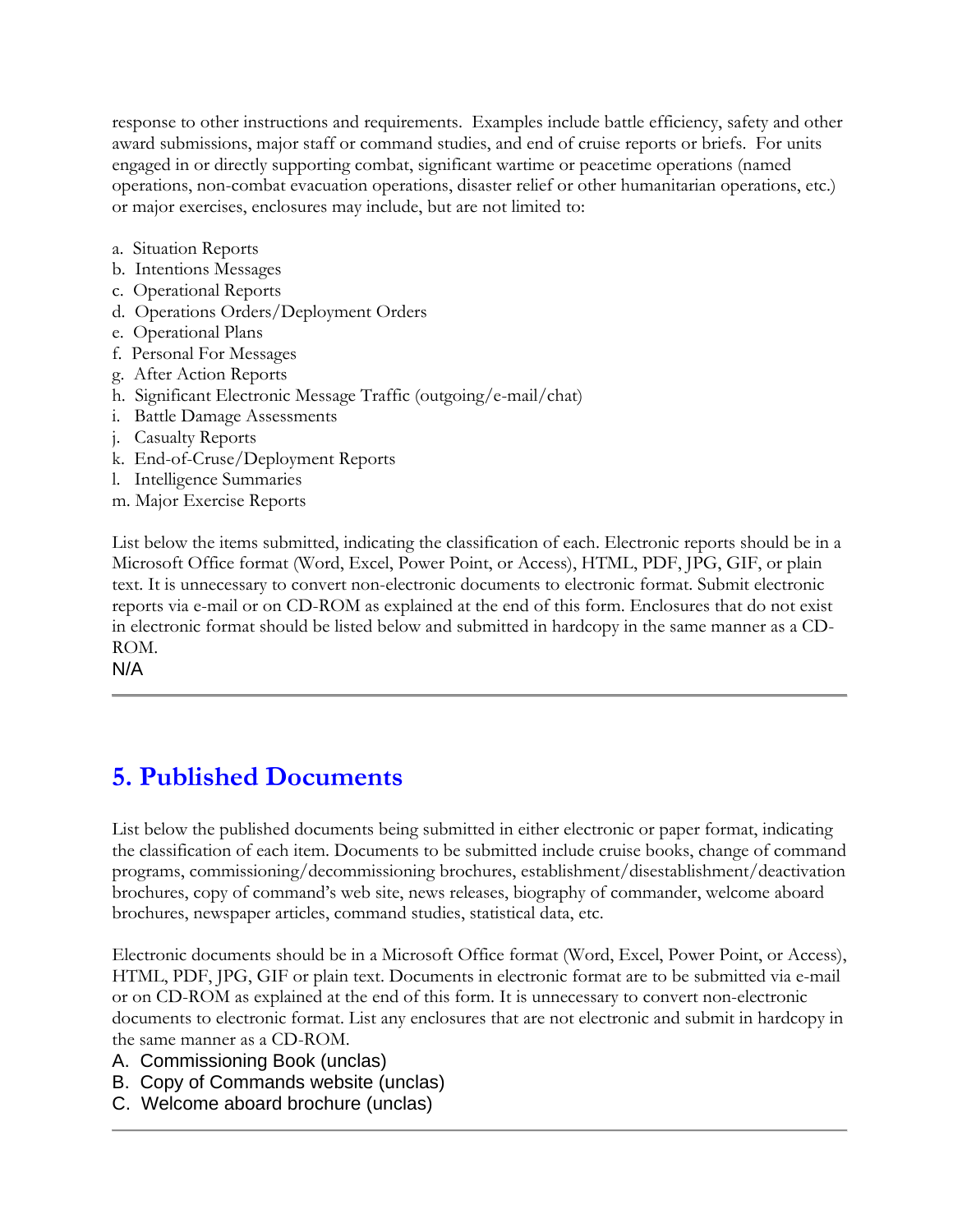# **6. Photographs**

List below official photographs and any other command-generated media being submitted in either electronic or paper format. Photographs to be submitted include: official photo of commanding officer; recent photo of ship, aircraft, or facility; and photos of historic events associated with the command. Photographs submitted electronically should be in JPG, TIFF or GIF format. It is unnecessary to convert non-electronic documents to electronic format. Photographs in electronic format are to be submitted via e-mail or on CD-ROM as explained below. Enclosures that do not exist in electronic format should be listed below and submitted in the same manner as the CD-ROM. Also include any photographs covering operational strikes, battle damage (especially that sustained by own ship, aircraft, facilities or equipment), or other relevant photos relating to combat or deployment operations.

- **A. Photo of Commanding Officer**
- **B. Construction Photos**
- **C. Christening Photos**
- **D. Commissioning Photos**

#### **Submit this Command Operations Report as follows:**

Via e-mail, to one of the three e-mail addresses:

All air/aviation commands: aviationhistory@navy.mil All ships: shiphistory@navy.mil All other commands: archives@navy.mil

Place any attachments too large for transmission via e-mail on CD-ROM and send by an approved commercial courier, such as FEDEX or UPS. Check CDs for readability before submission to guard against corruption. Forward paper records included as attachments in the same manner. **Do not forward Command Operations Reports via U.S. mail, as all mail addressed to the Naval Historical Center is irradiated and will result in destruction of discs and damage to paper enclosures.** Address all shipments to:

Naval Historical Center (Attn: Ships History/Aviation History/Operational Archives) \* 805 Kidder Breese Street SE Washington Navy Yard, DC 20374-5060

Submit **Confidential and Secret** Command Operations Reports electronically via SIPR-net e-mail to one of the three e-mail addresses:

All air/aviation commands: aviationhistory@cno.navy.smil.mil All ships: shiphistory@cno.navy.smil.mil All other commands: archives@cno.navy.smil.mil